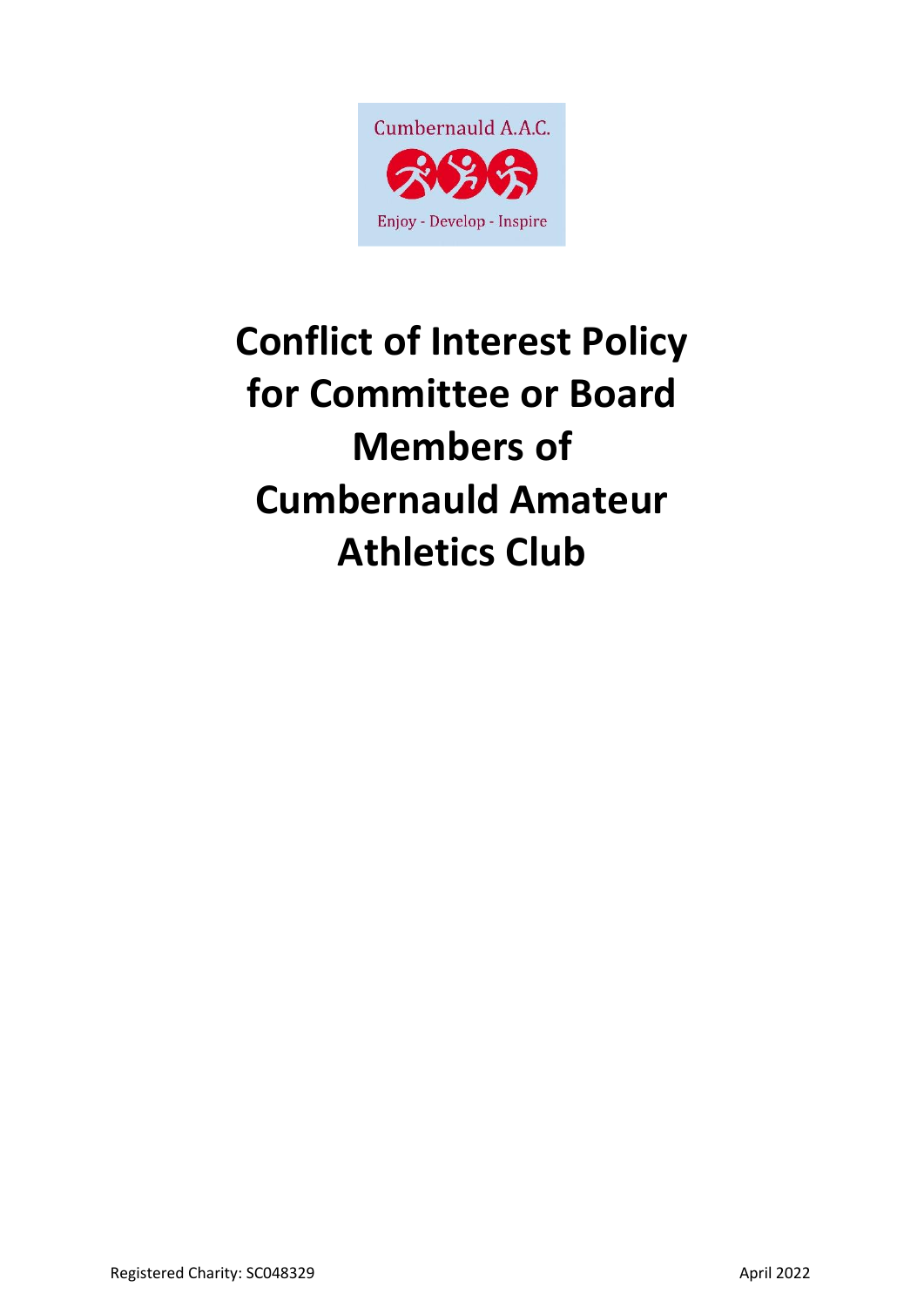# **CONTENTS**

**Section 1: Introduction** 

**Section 2: Scope of Policy** 

**Section 3: Responsibilities**

**Section 4: Compliance**

# **Appendices**

| Appendix 1: | Declaration of Interest form  |
|-------------|-------------------------------|
| Appendix 2: | Registration of Interest form |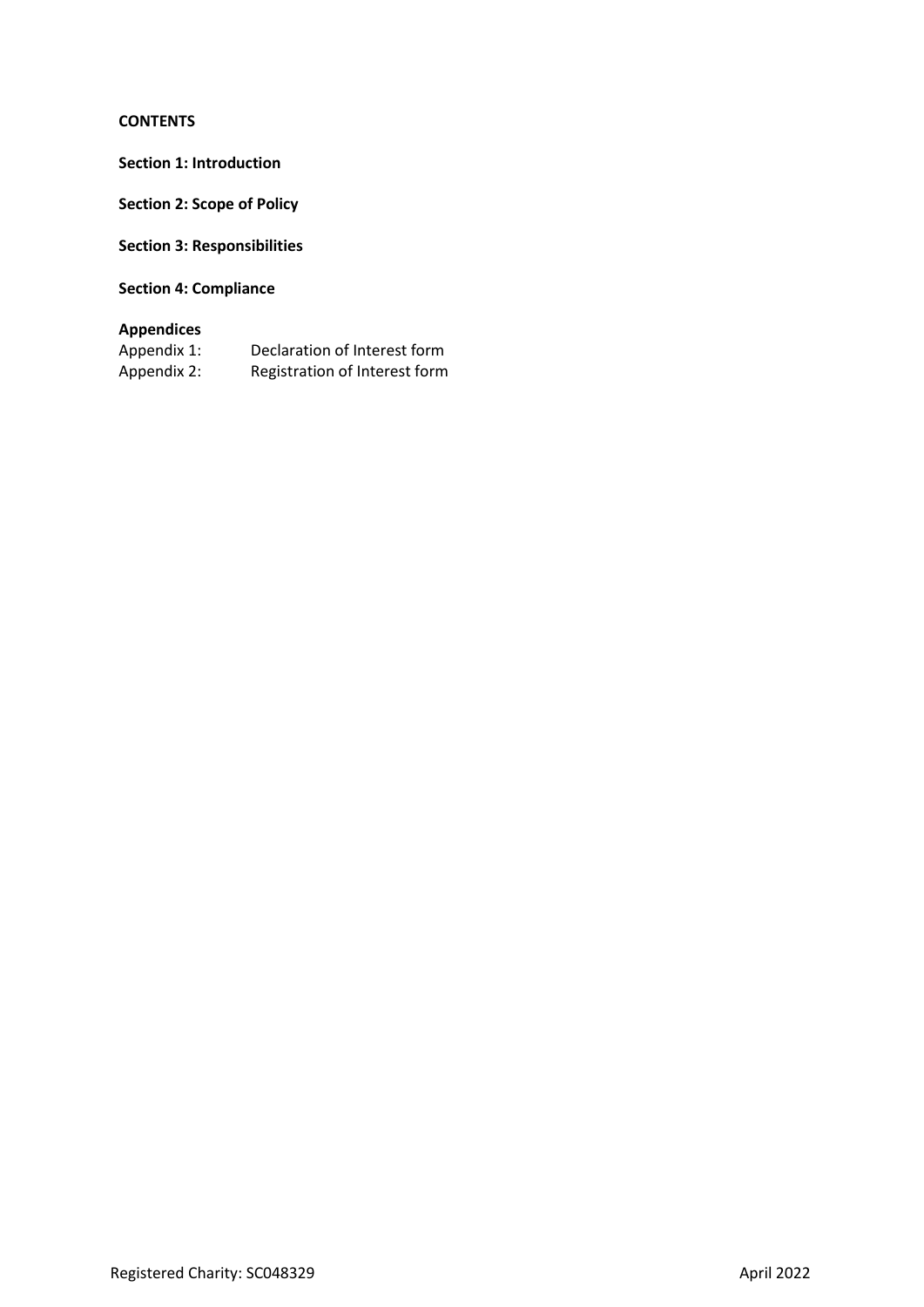#### **SECTION 1: INTRODUCTION**

- 1.1 **Cumbernauld AAC** board members, as charity trustees, have an obligation to put the interests of the charity, before their own interests or those of any other person or organisation, including those responsible for their appointment. A conflict of interest occurs when the duty to act in the interests of the charity conflicts with the interests of Cumbernauld AAC or with the board's own personal interest or business interest in relation to a matter. Information on such conflicts of interests can be found on the OSCR website at: [https://www.oscr.org.uk/guidance-and-forms/guidance-and-good-practice-for-charity](https://www.oscr.org.uk/guidance-and-forms/guidance-and-good-practice-for-charity-trustees/conflict-of-interest/)[trustees/conflict-of-interest/](https://www.oscr.org.uk/guidance-and-forms/guidance-and-good-practice-for-charity-trustees/conflict-of-interest/)
- 1.2 **Cumbernauld AAC** board members have an implied obligation to maintain the highest standards of integrity by carrying out their work in a way that will not compromise the reputation of the organisation.
- 1.3 **Cumbernauld AAC** inevitably has dealings with a wide variety of organisations and individuals, and this policy indicates the circumstances in which a business or personal interest must be declared. The membership confidence in **Cumbernauld AAC** and its board depends on it being clearly understood that decisions are taken in the membership interest and not for any other reason.
- 1.4 There are a variety of circumstances that could lead to a conflict of interest and board members must be fully aware of the impact which some external activities may have on the work of **Cumbernauld AAC**.
- 1.5 In considering whether to make a declaration in any proceedings, you must consider not only whether you will be influenced but whether anybody else would think that you might be influenced by the interest. You must, however, always comply with the objective test which is whether the membership, with knowledge of the relevant facts, would reasonably regard the interest as so significant that it is likely to prejudice your discussion or decision making in your role as a member of the clubs board.
- 1.6 This policy provides an outline of the interests to be declared and the process for declaring them and should be read in conjunction with the Clubs Code of Conduct.

#### **SECTION 2: SCOPE OF POLICY**

- 2.1 Notwithstanding **Cumbernauld AAC** board members responsibilities as charity trustees, the purpose of this policy is to protect the integrity of **Cumbernauld AAC** decision making process, to enable stakeholders to have confidence in **Cumbernauld AAC** integrity, and to protect the integrity and reputation of its board members.
- 2.2 **Cumbernauld AAC** will consider all declarations of interest from board members in accordance with this policy.
- 2.3 **Cumbernauld AAC** policy is to:
	- (i) treat all board members fairly;
	- (ii) provide a declaration process for board members;
	- (iii) clearly define the boundaries within which business interests should operate; and
	- (iv) maintain records of board member business interests via the Declaration of Interest form (attached as Appendix 1).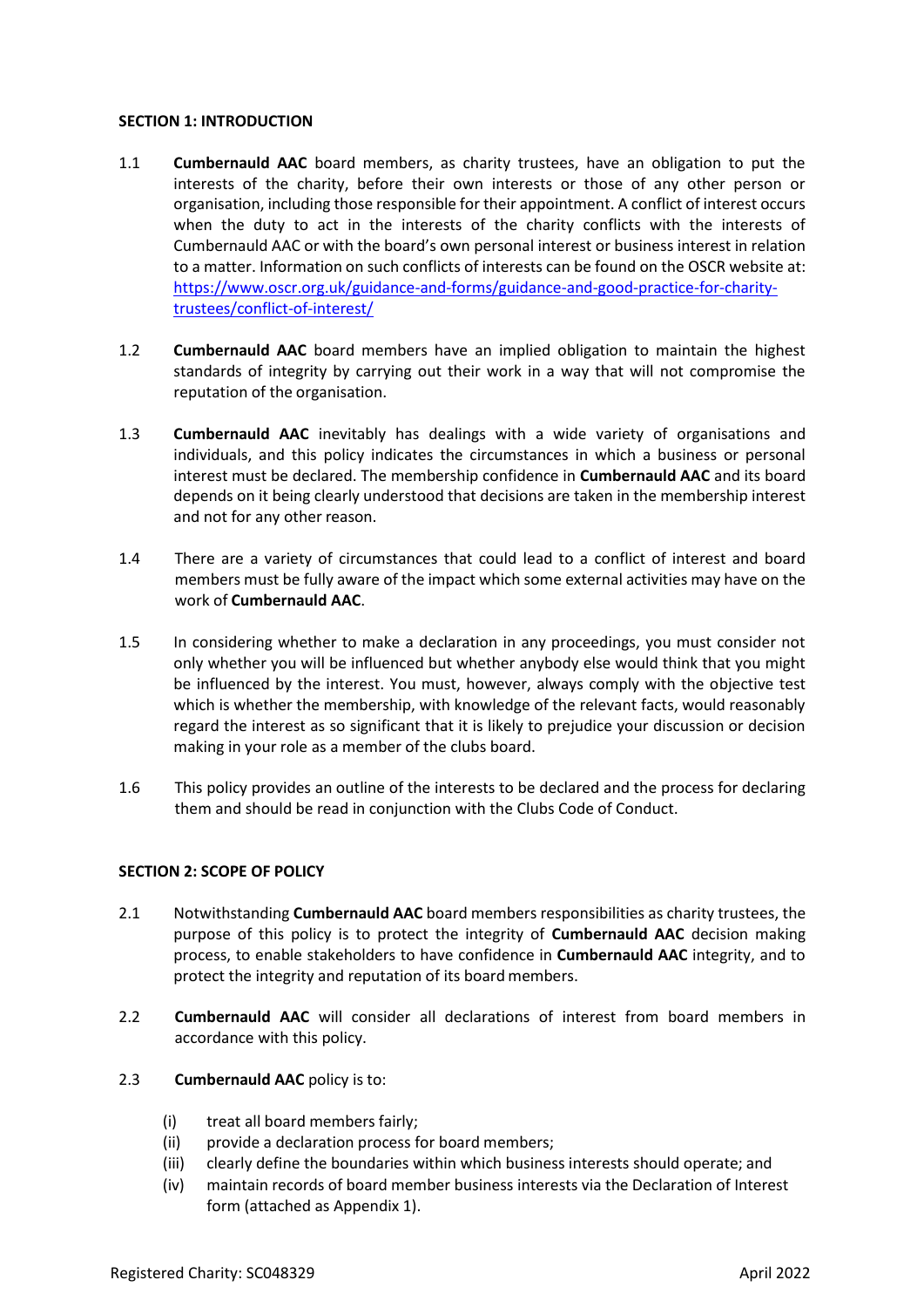- 2.4 This policy applies to all **Cumbernauld AAC** board members.
- 2.5 Any board member who knowingly withholds information regarding a potential conflict of interests may be subject to disciplinary action.
- 2.6 This policy is meant to supplement good judgment, and board members should respect its spirit as well as its wording.
- 2.7 Examples of conflicts of interest include:
	- (i) A board member who is also a member may be faced with a decision in a board meeting regarding whether fees for members should be increased.
	- (ii) A board member who is related\* to a member of staff and there is decision to be taken on staff pay and/or conditions at a board meeting.
	- (iii) A board member who is also on the board of another organisation that is competing for the same funding.
	- (iv) A board member who has shares in a business that may be awarded a contract to do work or provide services for the club or is a director, partner or employee or related to someone who is\*.

\* A relative may be a child, parent, grandchild, grandparent, brother, sister, spouse or civil partner of the board member or any person living with the board member as their partner.

#### **SECTION 3: RESPONSIBILITIES**

- 3.1 Upon appointment each board member will make a full, written disclosure of interests using the Declaration of Interest form, such as relationships, and posts held, that could potentially result in a conflict of interest. This written disclosure will be kept on file and will be updated annually or as appropriate.
- 3.2 A board member should only hold one role within the board

#### **SECTION 4: COMPLIANCE**

- 4.1 Board members who do not support this policy and procedure may be subject to disciplinary action.
- 4.2 Compliance with this policy will be monitored by the Club Chair and/or Club Welfare Officers.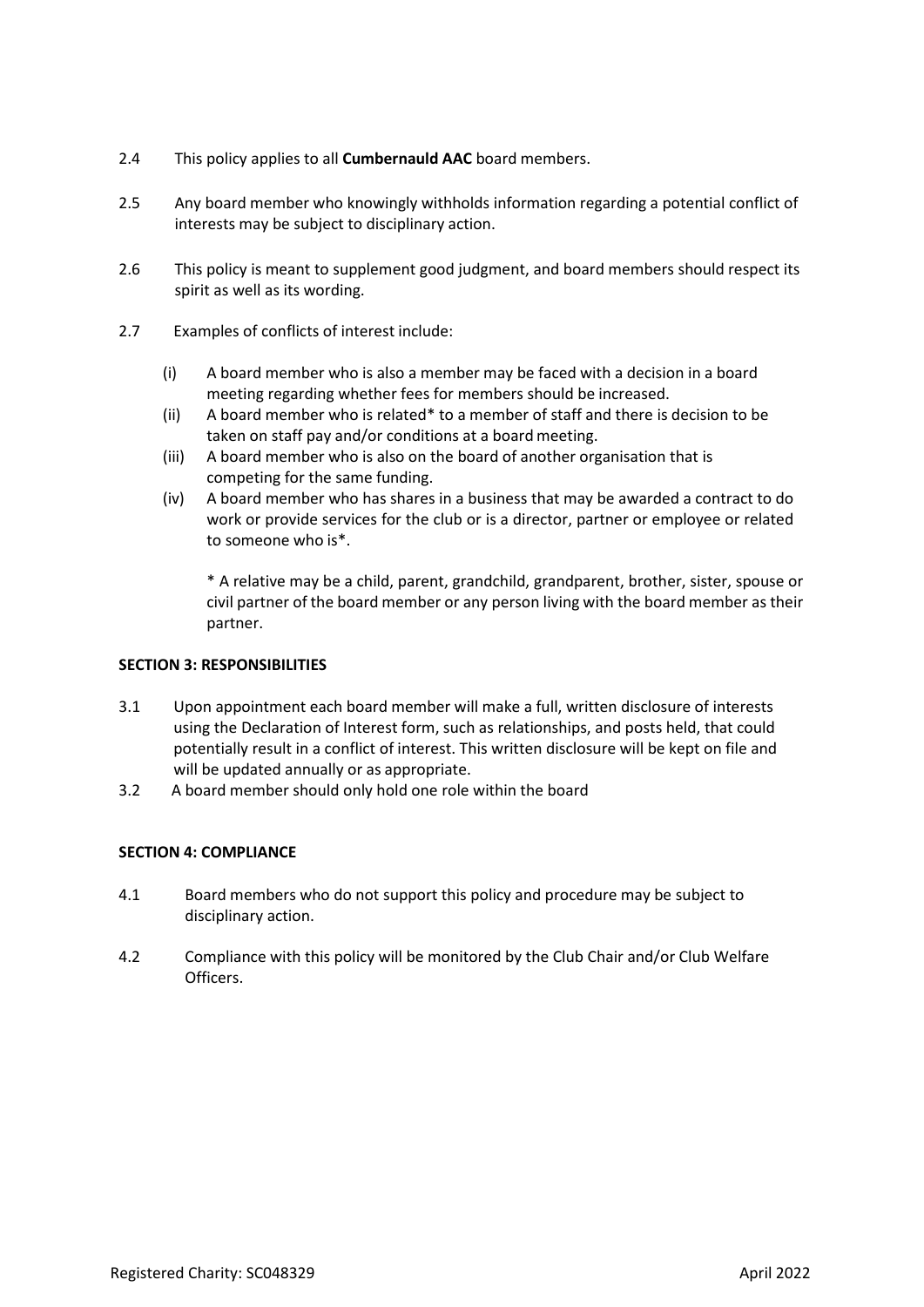## Appendix 1

# **Cumbernauld AAC Declaration of Interest Form**

I, , a Board Member of **Cumbernauld AAC** have set out below my interests that might conflict with those of **Cumbernauld AAC** as required by the Club's Conflicts of Interest Policy.

Please give details of the interest and whether it applies to yourself or, where appropriate, a member of your family or some other person with whom you have close connection.

| Interests that must be registered                                                                                                                                                                                                                                                                                                                                                                                           | <b>Self</b> | <b>Immediate Family</b> |  |
|-----------------------------------------------------------------------------------------------------------------------------------------------------------------------------------------------------------------------------------------------------------------------------------------------------------------------------------------------------------------------------------------------------------------------------|-------------|-------------------------|--|
| <b>Category One - Remuneration</b>                                                                                                                                                                                                                                                                                                                                                                                          |             |                         |  |
| Provide a description of remuneration<br>received by virtue of being:<br>Employed or self-employed<br>$\overline{\phantom{a}}$<br>The holder of an office<br>A director or board member of an<br>undertaking<br>A partner in a firm; and<br>$\overline{\phantom{a}}$<br>Involved in undertaking a trade,<br>profession, vocation or any other work<br>Note – the value of remuneration does not<br>require to be disclosed. |             |                         |  |
| Detail the name, and registered name if<br>different, and nature of any applicable<br>employer, self-employment, business,<br>undertaking or organisation.                                                                                                                                                                                                                                                                  |             |                         |  |
| Describe the nature and regularity of the work<br>that is remunerated.                                                                                                                                                                                                                                                                                                                                                      |             |                         |  |

#### **Category Two - Related Undertakings**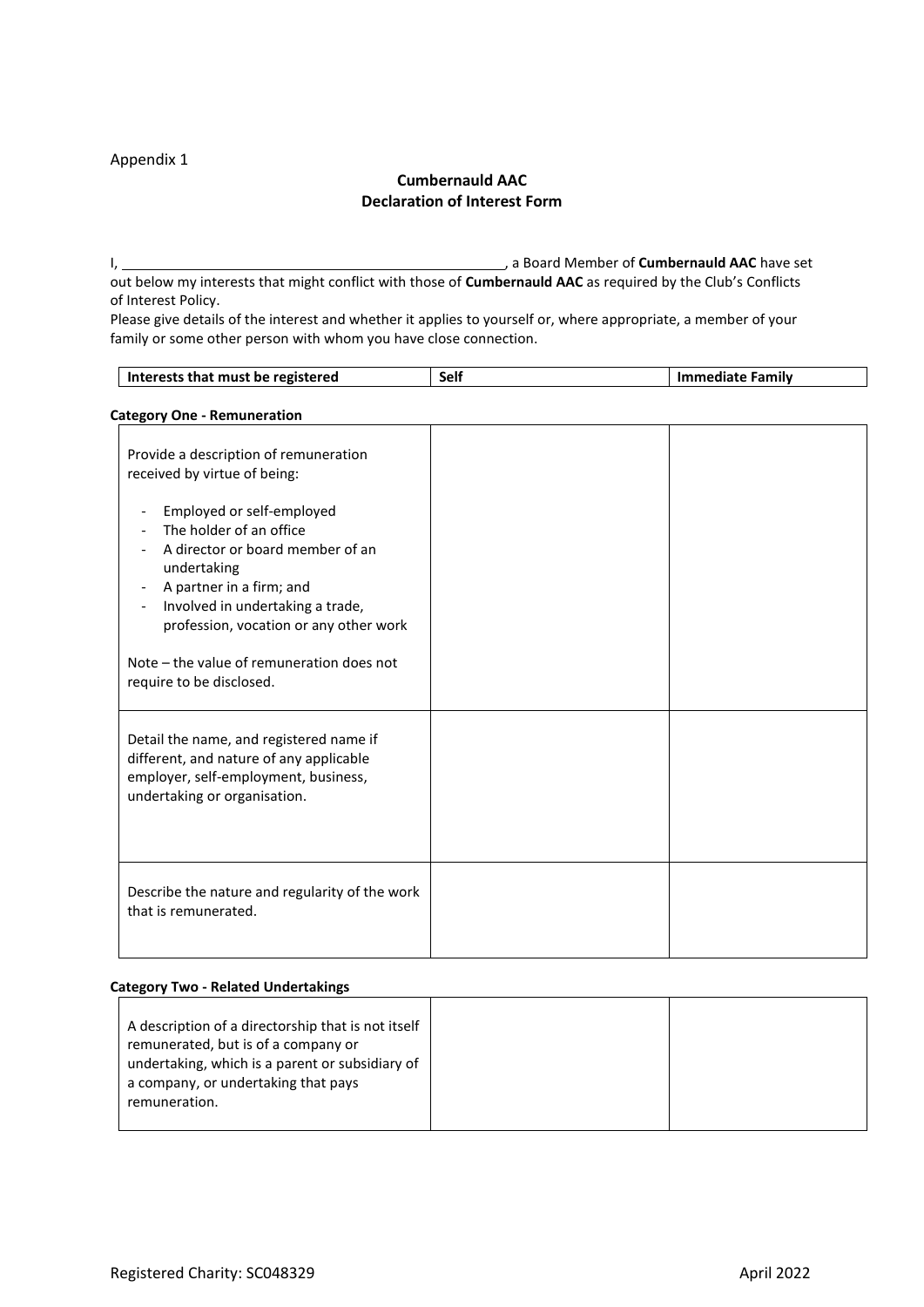#### **Category Three - Gifts and Hospitality**

| Gifts or hospitality offered to you by external |
|-------------------------------------------------|
| bodies whilst acting in your position as a      |
| Board member of <b>Cumbernauld AAC</b> not      |
| previously declared, and whether this was       |
| declined or accepted.                           |
|                                                 |

#### **Category Four - Non-Financial Interests**

| A description of such interests as may be<br>significant to, of relevance to, or bear upon,<br>the work or operation of Cumbernauld AAC,<br>including without prejudice to that generally<br>membership of or office in. |  |
|--------------------------------------------------------------------------------------------------------------------------------------------------------------------------------------------------------------------------|--|
| Do you or your immediate family use the<br>services of Cumbernauld AAC?<br>If yes, please supply details.                                                                                                                |  |
| Any contractual relationship with the<br>Company                                                                                                                                                                         |  |
| Any other conflicts of interest not covered by<br>the above                                                                                                                                                              |  |

To the best of my knowledge the above information is correct and complete. I undertake to advise the Club Welfare Officers of **Cumbernauld AAC** if any of the above information should change or if I become interested in any way that creates a potential conflict of interest with my position as a Board Member of **Cumbernauld AAC**. I agree to review and update this declaration at least annually, and to ensure any changes in circumstances are reported within one month of them changing. I give my consent for this information to be used for the purposes described in the **Cumbernauld AAC** conflicts of interest policy and for no other purpose.

Signed: \_\_\_\_\_\_\_\_\_\_\_\_\_\_\_\_\_\_\_\_\_\_\_\_\_\_\_\_\_\_\_\_\_\_\_\_\_\_\_\_\_\_\_\_\_\_\_\_\_\_\_\_\_

Date:  $\Box$